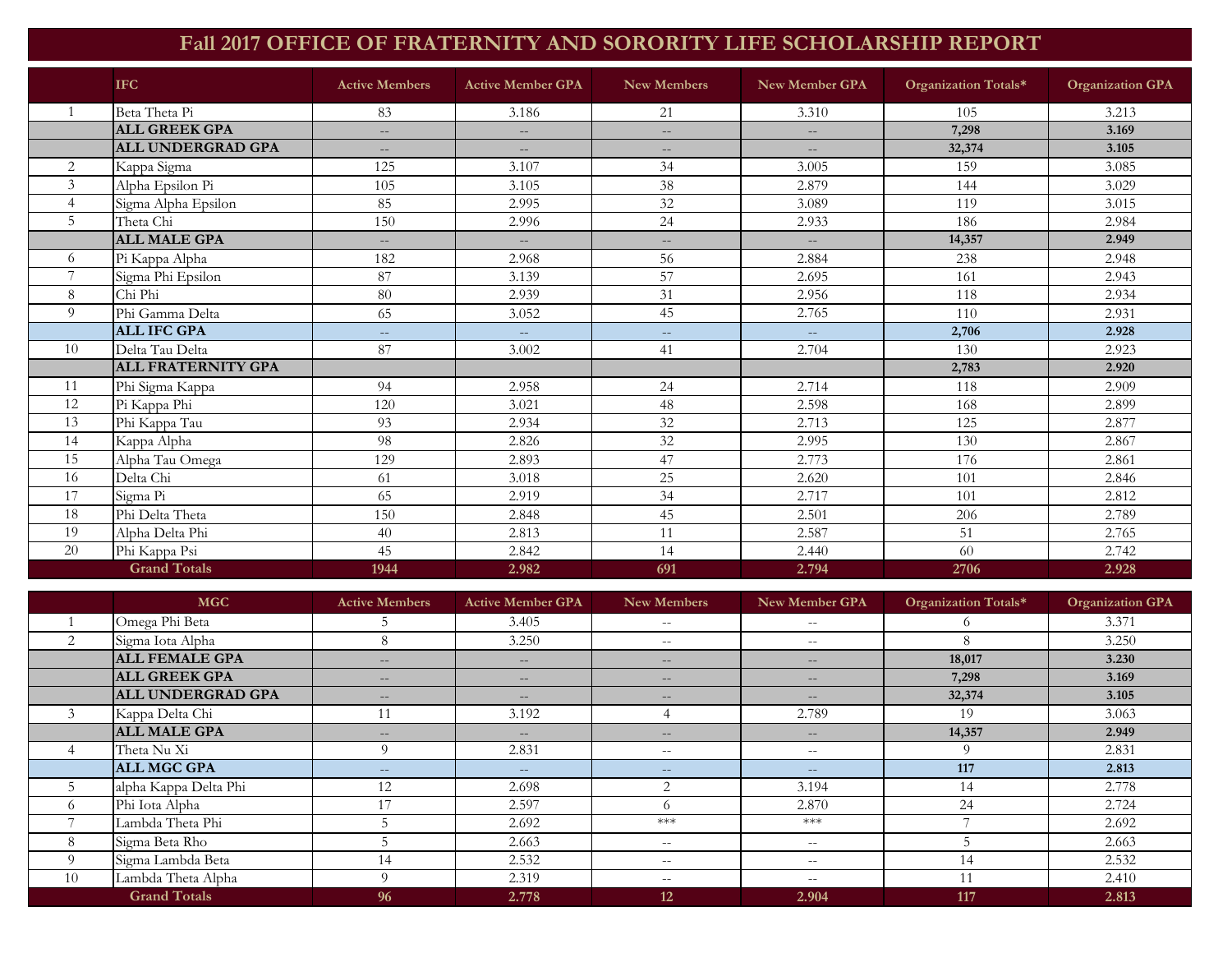|                | <b>NPHC</b>           | <b>Active Members</b> | <b>Active Member GPA</b> | New Members       | New Member GPA                                 | Organization Totals* | <b>Organization GPA</b> |
|----------------|-----------------------|-----------------------|--------------------------|-------------------|------------------------------------------------|----------------------|-------------------------|
|                | <b>ALL FEMALE GPA</b> | $- -$                 | $- -$                    | $\qquad \qquad -$ | $- -$                                          | 18,017               | 3.230                   |
|                | <b>ALL GREEK GPA</b>  | $- -$                 | $\qquad \qquad -$        | $\qquad \qquad -$ | $- -$                                          | 7,298                | 3.169                   |
|                | Alpha Kappa Alpha     |                       | 2.971                    | 20                | 3.147                                          | 26                   | 3.108                   |
|                | ALL UNDERGRAD GPA     | $- -$                 | $\overline{\phantom{m}}$ | $\qquad \qquad -$ | $\hspace{0.1mm}-\hspace{0.1mm}-\hspace{0.1mm}$ | 32,374               | 3.105                   |
| $\overline{2}$ | Delta Sigma Theta     |                       | 3.083                    | $- -$             | $- -$                                          |                      | 3.083                   |
|                | Sigm Gamma Rho        |                       | 3.125                    | $- -$             | $- -$                                          |                      | 3.017                   |
|                | <b>ALL MALE GPA</b>   | $- -$                 | $\qquad \qquad -$        | $\qquad \qquad -$ | $- -$                                          | 14,357               | 2.949                   |
|                | Omega Psi Phi         | 10                    | 2.797                    | $- -$             | $- -$                                          | 10                   | 2.797                   |
|                | <b>ALL NPHC GPA</b>   | $\sim$ $-$            | $\qquad \qquad -$        | $--$              | $\overline{\phantom{a}}$                       | 73                   | 2.610                   |
|                | Phi Beta Sigma        |                       | 2.524                    | $- -$             | $- -$                                          |                      | 2.524                   |
| $\Omega$       | Kappa Alpha Psi       |                       | 2.354                    | $- -$             | $\hspace{0.1mm}-\hspace{0.1mm}-\hspace{0.1mm}$ |                      | 2.354                   |
|                | <b>Grand Totals</b>   | 47                    | 2.773                    | <b>20</b>         | 3.147                                          | 70                   | 2.897                   |

|                | Panhellenic                | <b>Active Members</b>    | <b>Active Member GPA</b> | <b>New Members</b>       | <b>New Member GPA</b>    | Organization Totals* | <b>Organization GPA</b> |
|----------------|----------------------------|--------------------------|--------------------------|--------------------------|--------------------------|----------------------|-------------------------|
|                | Chi Omega                  | 192                      | 3.450                    | 90                       | 3.414                    | 282                  | 3.438                   |
| 2              | Kappa Kappa Gamma          | 172                      | 3.487                    | 85                       | 3.330                    | 257                  | 3.434                   |
| $\mathfrak{Z}$ | Alpha Chi Omega            | 174                      | 3.482                    | 96                       | 3.290                    | 271                  | 3.411                   |
| 4              | Phi Mu                     | 186                      | 3.385                    | 90                       | 3.379                    | 279                  | 3.384                   |
| 5              | Gamma Phi Beta             | 168                      | 3.415                    | 74                       | 3.304                    | 243                  | 3.380                   |
| 6              | Delta Zeta                 | 172                      | 3.387                    | 84                       | 3.301                    | 265                  | 3.365                   |
|                | Sigma Delta Tau            | 165                      | 3.419                    | 83                       | 3.211                    | 252                  | 3.355                   |
| 8              | Alpha Delta Pi             | 195                      | 3.349                    | 89                       | 3.287                    | 285                  | 3.327                   |
|                | <b>ALL PANHELLENIC GPA</b> | $-$                      | $---$                    | $- -$                    | $\overline{\phantom{a}}$ | 4,405                | 3.321                   |
|                | <b>ALL SORORITY GPA</b>    | $\qquad \qquad -$        | $---$                    | $- -$                    | $\qquad \qquad -$        | 4,515                | 3.313                   |
| $\Omega$       | Kappa Delta                | 197                      | 3.394                    | 89                       | 3.189                    | 292                  | 3.308                   |
| 10             | Zeta Tau Alpha             | 190                      | 3.337                    | 87                       | 3.210                    | 277                  | 3.296                   |
| 11             | Pi Beta Phi                | 173                      | 3.310                    | 89                       | 3.265                    | 262                  | 3.294                   |
| 12             | Delta Delta Delta          | 160                      | 3.298                    | 82                       | 3.209                    | 242                  | 3.267                   |
| 13             | Kappa Alpha Theta          | 171                      | 3.296                    | 78                       | 3.176                    | 259                  | 3.260                   |
| 14             | Alpha Gamma Delta          | 106                      | 3.254                    | 48                       | 3.259                    | 167                  | 3.251                   |
| 15             | Alpha Omicron Pi           | 152                      | 3.236                    | 96                       | 3.256                    | 263                  | 3.243                   |
|                | <b>ALL FEMALE GPA</b>      | $\qquad \qquad -$        | $-$                      | $- -$                    | $\qquad \qquad -$        | 18,017               | 3.230                   |
| 16             | Alpha Phi                  | 259                      | 3.214                    | $- -$                    | $--$                     | 260                  | 3.214                   |
| 17             | Delta Gamma                | 163                      | 3.228                    | 86                       | 3.059                    | 249                  | 3.170                   |
|                | <b>ALL GREEK GPA</b>       | $\qquad \qquad -$        | $-$                      | $--$                     | $-$                      | 7,298                | 3.169                   |
|                | ALL UNDERGRAD GPA          | $\overline{\phantom{a}}$ | $\frac{1}{2}$            | $\overline{\phantom{m}}$ | $\frac{1}{2}$            | 32,374               | 3.105                   |
|                | <b>Grand Totals</b>        | 2995                     | 3.350                    | 1346                     | 3.261                    | 4405                 | 3.321                   |

|                        | <b>Fall '17</b> | $#$ of Students | % of FSU Undergraduate Population** | *Organization totals include members who are currently             |
|------------------------|-----------------|-----------------|-------------------------------------|--------------------------------------------------------------------|
| Undergraduate GPA      | 3.105           | 32,374          | $100\%$                             | inactive.                                                          |
| All Women's GPA        | 3.230           | 18,017          | 56%                                 |                                                                    |
| All Men's GPA          | 2.949           | 14,357          | $44\%$                              |                                                                    |
| All Greek GPA<br>3.169 |                 | 7,298           | 23%                                 | **For official population reports, please visit http://ir.fsu.edu. |
| All Greek New Member   | 3.108           | 2,069           |                                     |                                                                    |
|                        | <b>Fall '17</b> | # of Students   | % of FSU Female Population**        |                                                                    |
| All Sorority           | 3.313           | 4,515           | 25%                                 |                                                                    |